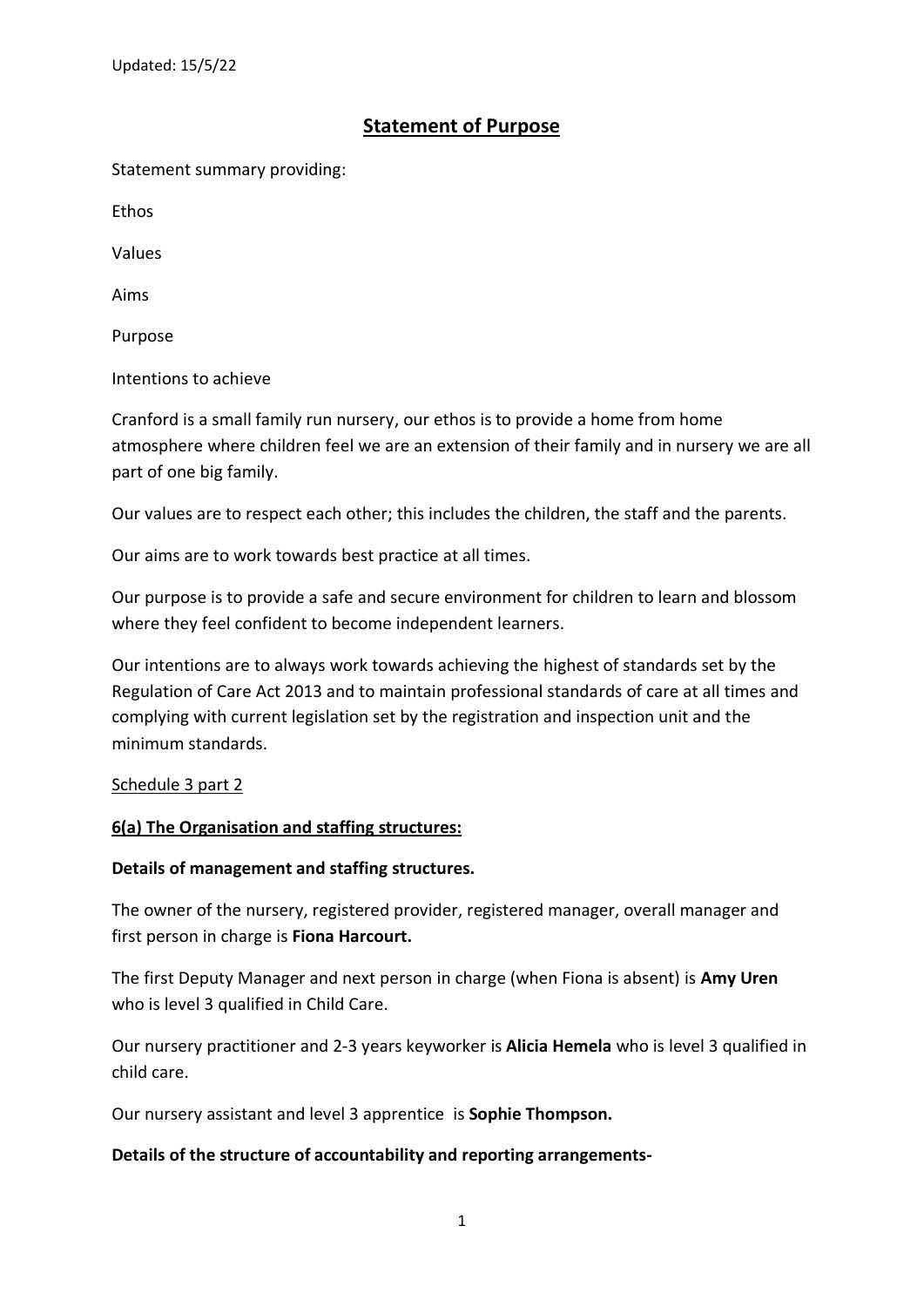**Fiona Harcourt** is the first person to report and accept any accountability and responsibility. Fiona is the first contact for any complaints or reasons to report any issues.

In **Fiona's** absence the first person to report and accept any accountability and responsibility is **Amy Uren.**

### **The registered providers name and business address and contact details.**

The registered providers name and address is:

Fiona Harcourt

116 Woodbourne road

Douglas

Isle of Man

IM2 3BA

Tel: 01624 676086

Email: [cranfordnursery@yahoo.com](mailto:cranfordnursery@yahoo.com)

#### **6(b) whether the service requires a manager to be registered:**

Cranford Nursery is required under section 14 of the Regulation of Care Act to provide a registered manager who is the person who manages the care service directly or indirectly and is responsible for the day to day operation at the care service.

The registered Provider is Fiona Harcourt

The registered Manager is Fiona Harcourt.

## **6 (c) the relevant qualifications & experience of the registered provider and registered manager:**

Fiona Harcourt's qualifications are:

NNEB (National Nursery Examination Board) qualified 1985

Managers regulatory training

Level 5 Diploma Children's Work Force Leadership and Management.

Level 4 CMI Management

Level 3 Children's Mental health and wellness

Level 3 SEND Special educational needs & disability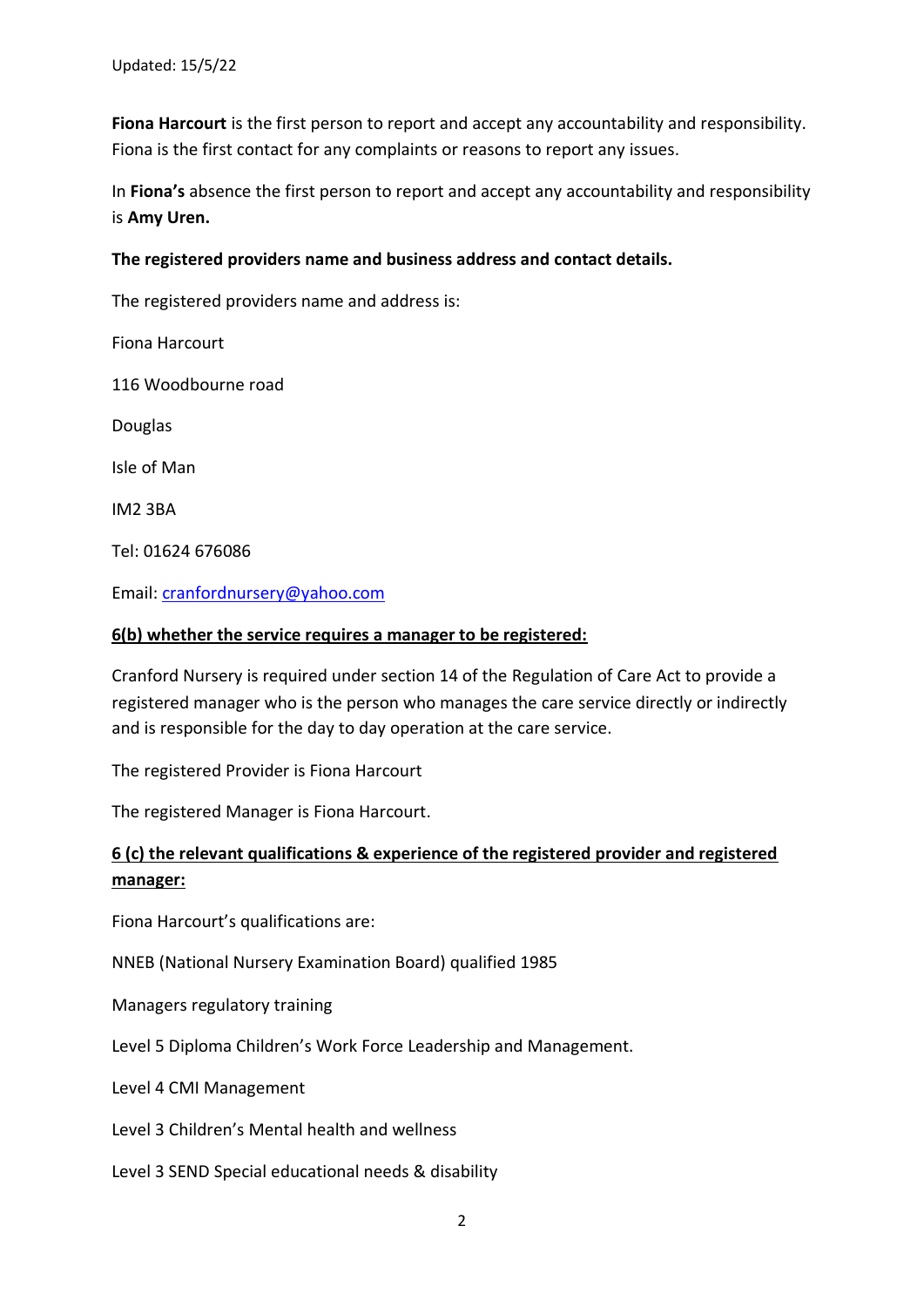Level 2 CACHE Understanding behaviour that challenges

Level 3 Child Psychology Diploma

First Aid, Full Safeguarding Lead level 3, Epipen, Elklan, SALT speech and language training, Food Safety, Fire Marshall, Asthma.

Experience:

2003 to present: Cranford Nursery Manager

Over 30 years Child Care experience in total.

# **6(d) the number, relevant qualifications & experience of the staff working at the care service.**

4 daily staff

**Amy Uren** – Level 3 Diploma QCF in Child Care and Education, First Aid, Full Safeguarding, Food Safety and Hygiene, Fire Marshall. 4 Years' Experience Child Care

**Alicia Hemela** – Level 3 Child Care & Education. First Aid, Full Safeguarding, Food Safety and Hygiene, Asthma.

**Sophie Thompson** – Level 3 apprentice. First Aid, Full Safeguarding, Food Safety and Hygiene, Asthma, anaphylaxis, Epipen.

### **6(c) the age range of service recipients that the care service intends to meet:**

Age 2 years to 12 years.

#### **6(f) the range of needs that the care service intends to meet:**

The nursery is registered for 26 children.

The age range is from age 2 years. The service does not provide care for children less than two years of age.

The nursery can provide care for children up to 12 years.

The nursery provides an after school service, before school care and school holiday care. The children walk from our local schools.

The nursery age children do go out on outings, walking to the local park.

The nursery provides a holiday care service, we like to keep the age range from 4-8 years but this is discretionary. The nursery does not use a vehicle for the holiday club.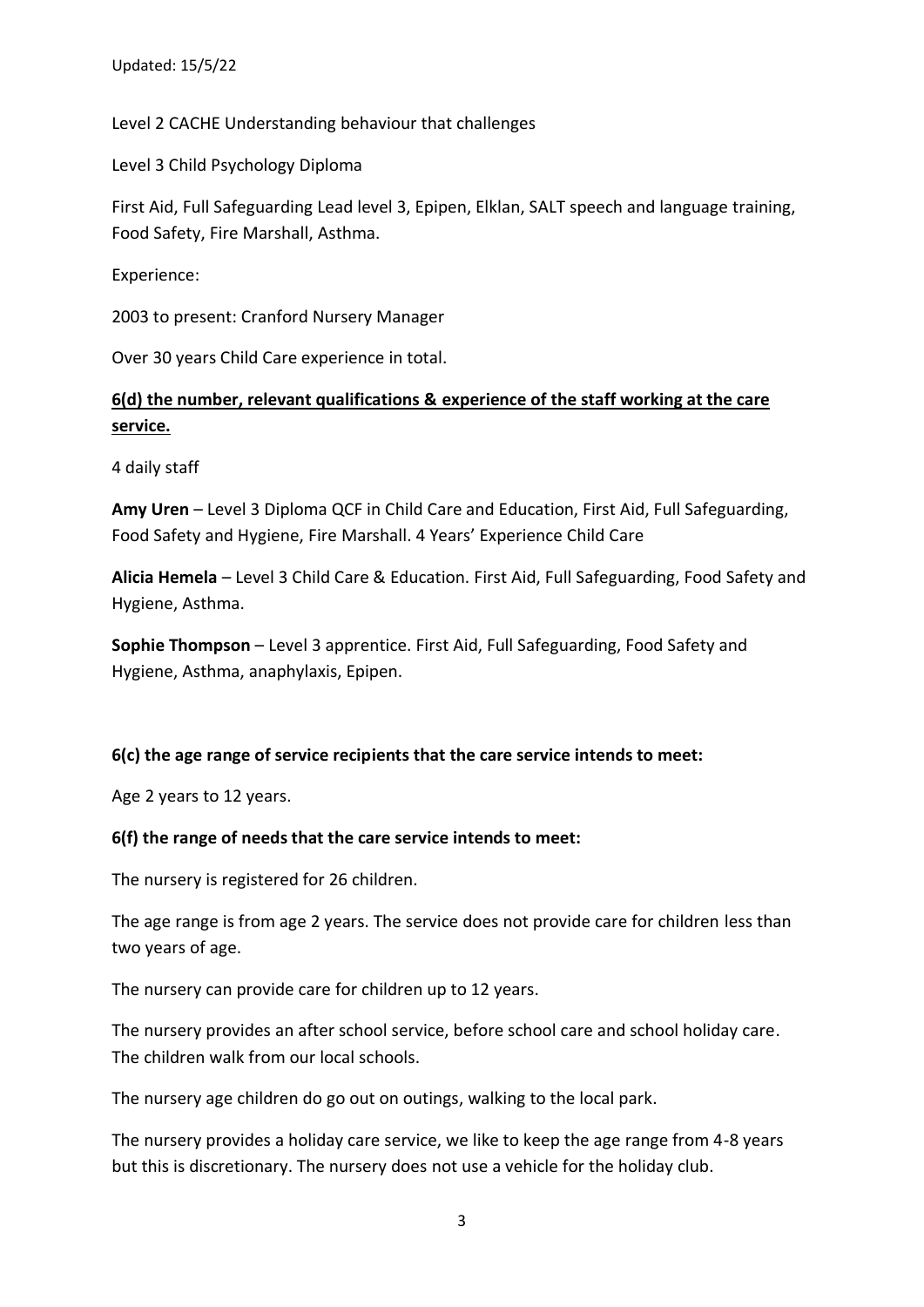### **Ratios:**

16 children = 2 staff (2 staff on the floor with the children)

16 to 20 children = 3 staff (3 on floor with children)

21 children = 4 staff. ( 1 staff is Supernumery for management duties and 3 on the floor with children)

24 children = same as above

25 and 26 children = 5 staff – (1 staff Supernumery for management duties and 4 staff on the floor with the children)

50% or half of the staff on duty must be qualified and a person in charge must be present at all times. The first person in charge is **Fiona Harcourt,** then **Amy Uren**

The ratio for the nursery classes is 1 adult to 8 children.

Our nursery assistant floats between rooms, toilets and nappy changing areas as does Fiona. If we have a child with special needs or difficulty settling then extra staff will be brought in.

### **6(g) whether nursing is to be provided:**

No nursing care.

### **6(h) any criteria used for admission to the care service:**

The nursery has an admission form which must be completed along with an authorisation to collect form. A prospectus is provided and a parent contract with policy and procedures provided.

**6 (I):** The nursery has 3 playrooms, one room is a wet room for messy play and arts and crafts. The children rotate rooms so each group has a variety of toys and a change of environment. **We use our garden as an extra class room.**

## **6 (J) N/A**

# **6(K) The arrangements made for consultation with service recipients and/or their representative about the quality of the care service:**

The nursery provides feedback sheets and questionnaires to parents: we also provide a complaints and comments box. We provide letters when there is to be a change of staffing and updates on any information. Parents are encouraged to discuss with staff any queries they may have. We have a complaints policy which all parents receive. Parents are notified of their child's key worker before they start and introduced to them. They are invited to speak and see their child's learning journey and their work book. Parents are given feedback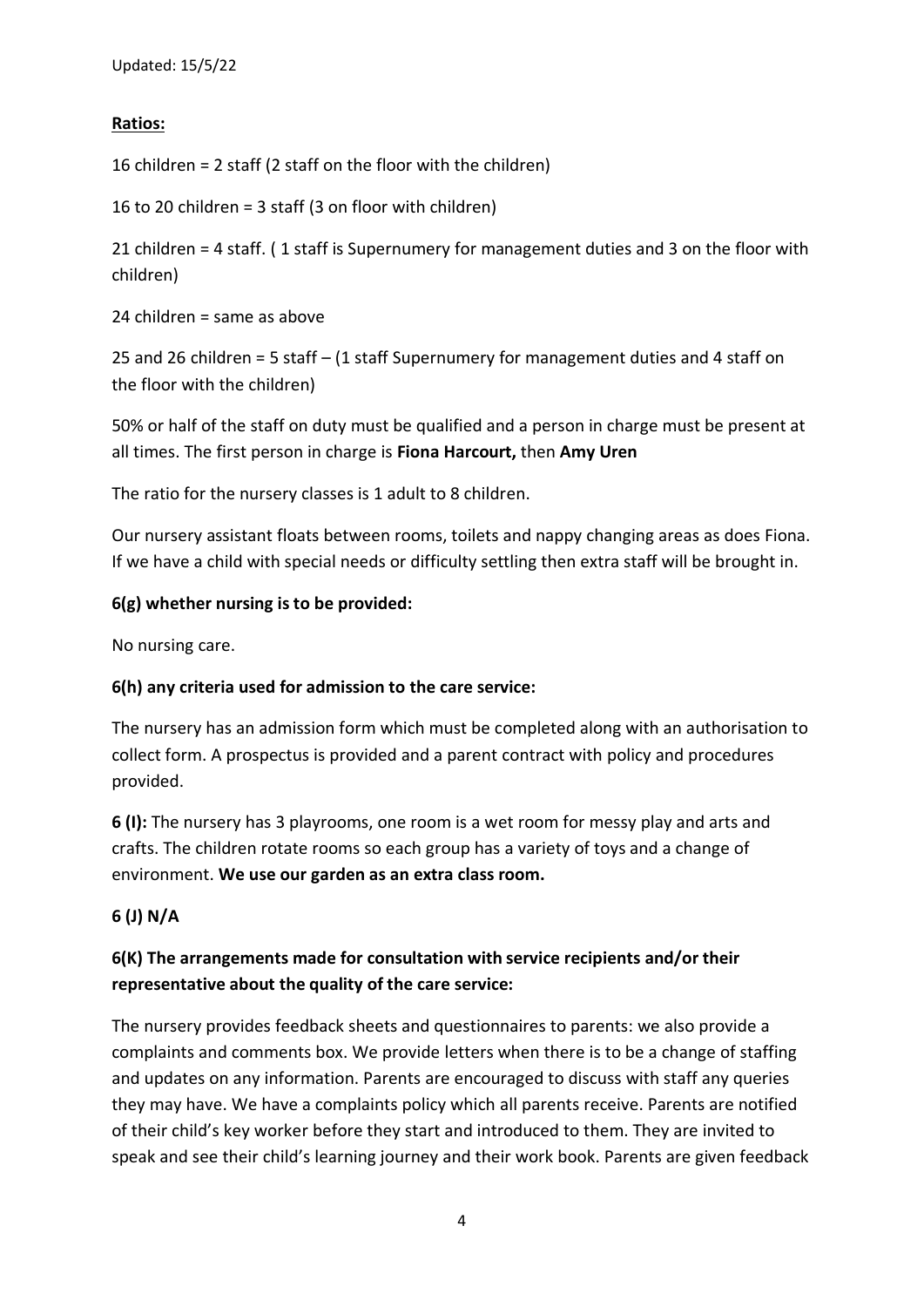on their child's day. They are offered feedback by personal one to one contact, a daily diary if they request one, e-mail, telephone and face book.

### **6 (L) the fire precautions and the associated emergency procedures at the care service:**

Our designated **Fire Marshalls** are **Fiona Harcourt and Amy Uren**. All staff are Fire trained and made aware of emergency fire procedures in their induction training.

The nursery has a Fire Policy & Procedure and a completed risk assessment done by a competent person which is **John Bellis (Fire Officer**). We have a Fire file which all staff and students and volunteers must read and sign to say they have read and understood the fire procedure.

Each room has a fire procedure by the door.

The staff practices a weekly smoke alarm procedure where we test the alarms, we also practice fire drills with the children once a term and record if a child shows distress when this takes place. The emergency lighting is tested for 15 minutes monthly. These tests are done at the weekends when the nursery is closed. The alarm system, Emergency lights & Electrical equipment are annually tested and PAT tested by a registered electrician, the fire extinguishers are also annually tested.

# **6 (m) the arrangements made for dealing with complaints about the service, including those made by staff members about quality of care and service recipients welfare issues:**

The nursery has the complaints procedure on display in the porch; it is in the prospectus and in the parent's contract. We have a complaints box outside so any complaints will be confidential. An example of our complaints procedure:

### *Complaints Procedure:*

Please contact **Fiona Harcourt or Amy Uren** first with a complaint; we will do everything possible to put the matter right and to give it our full attention. If the complaint cannot be resolved then we will contact our nursery inspector. The nursery reserves the right to cancel a nursery place and to request a parent to remove their child.

Registrations & Inspections Team

Catriona Bradley

1 st Floor, Belgravia House,

34-44 Circular Road

Douglas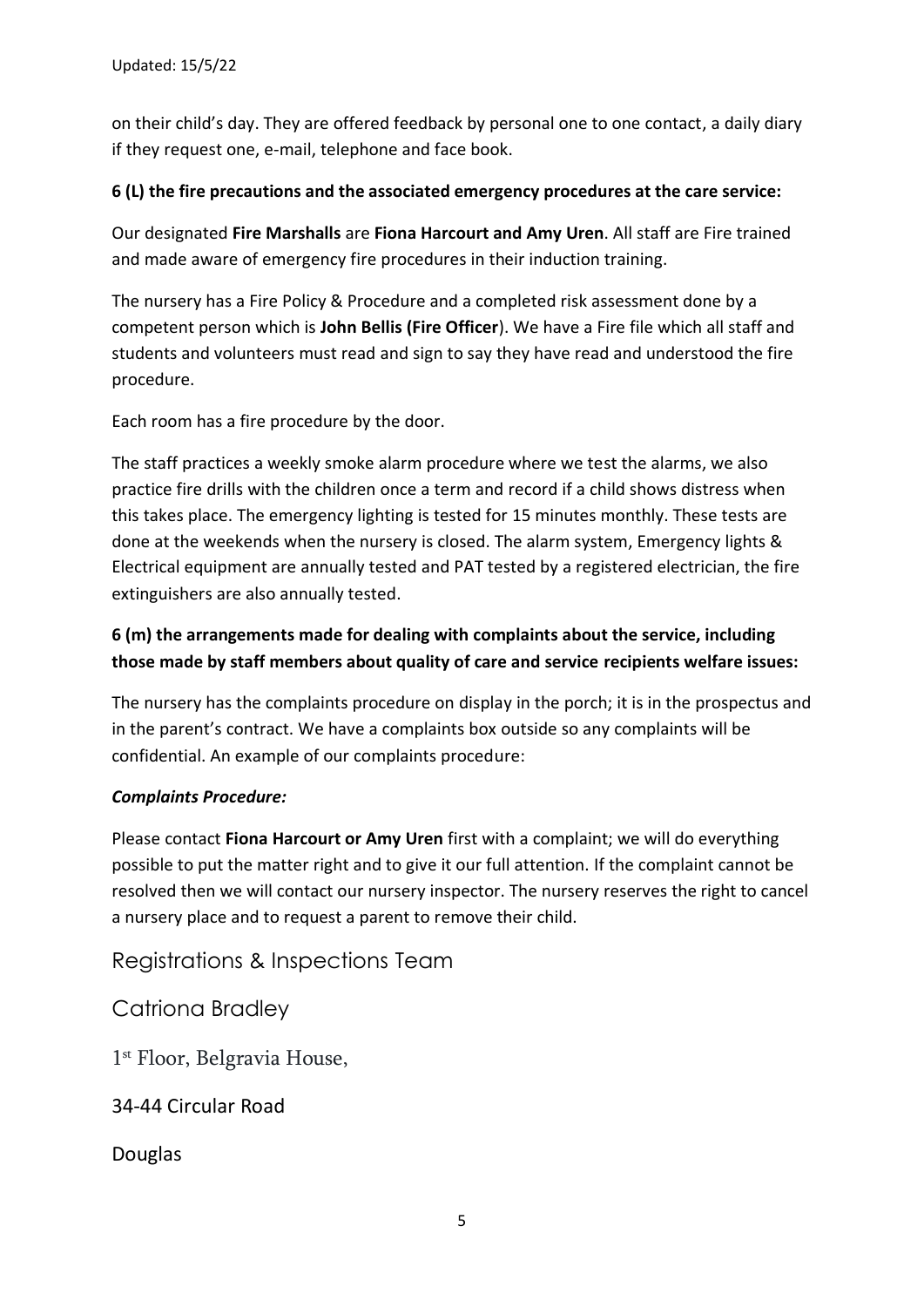IM1 1AE

Tel: 01624 / 642422

## [randi@gov.im](mailto:randi@gov.im)

# **6 (n) the procedures for the protection and safeguarding of children and vulnerable adults as appropriate:**

As best practice the Police crime control officer has been to nursery and inspected the premises, the outcome was that the nursery is safe and the garden is enclosed. He was happy that we have no hidden areas. All staff are police checked and checked with social services and out of area checks are also done.

### **Child protection and safe guarding children.**

# **A more in-depth version of our safe guarding children and child protection for parents who are registered with Cranford.**

We would like to inform you of our Child protection policy which conforms to the Isle of Man's Child Protection Committee Agency Procedures and is a legal requirement which we must conform too and is set by social services.

When a member of staff becomes concerned about a child and reports this concern to management then we have no choice but to proceed with the rules set out by government.

Our first procedure is to contact the parent to discuss the issue. If the problem is persistent or the parent has no positive explanation for the concern then the child's condition and parent's explanation will be recorded in a diary which will be completely confidential. (A child's condition can be their physical & emotional state, hygiene, diet and behaviour). Any injuries that the child has on him from home will be recorded in the accident book.

The second procedure is: If the nursery feels they need to pass the problem to the authorities then the child's health visitor is firstly contacted, she will contact the family to offer support, if she feels additional support is required then she will contact social services. If out of hours referrals are made then the duty social worker via the police station will be contacted.

If the concern is bruising (this can be unusual bruising and/or in an unusual place) then the first procedure is to contact the parents, if necessary the parents will be informed that the duty social worker will need to see the bruise to identify if it is a concern. Parents should know that photographs may be taken of the bruising, this is because of the nature of bruising and time is of the essence before the bruise fades.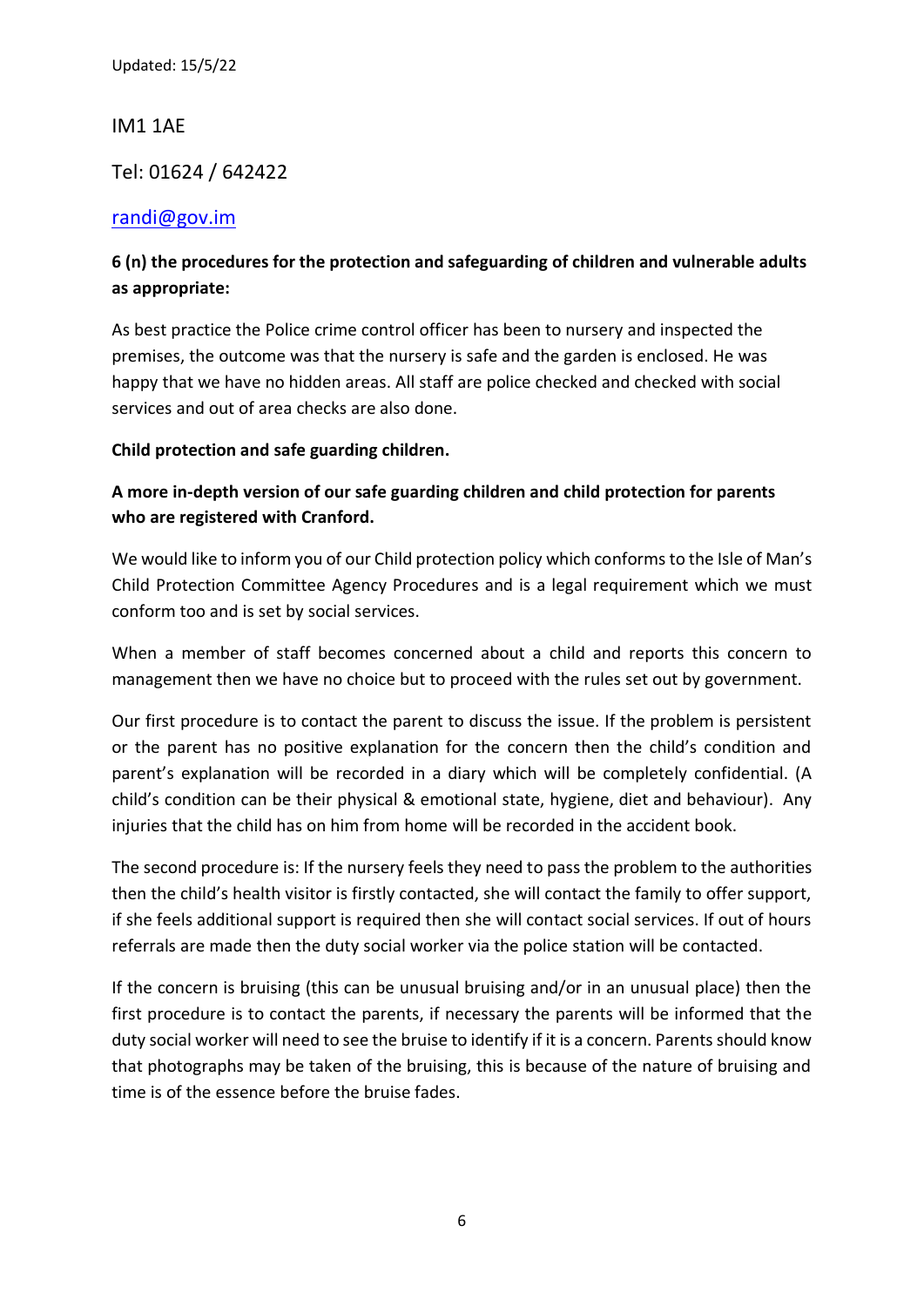Examples of unusual bruising can be finger print marks due to rough handling on legs, arms & body or finger print marks at the top inside thighs which may be suspected sexual abuse and hand print marks on the bottom where a child has been hit.

Action taken is never personal but procedures that every nursery are bound by law to follow.

We will always offer the family help and support throughout the procedure working in partnership with family and authorities ensuring the family can address the concerns without feeling isolated.

If you would like more information please contact Fiona.

Parents will be asked to complete an "authorized persons to collect" form this safe guards your child so they are collected by a known person.

The nursery cannot be held responsible for reporting any concerns by following the procedures of child protection and safe guarding, by registering with the nursery parent/guardians are agreeing to our terms and conditions.

#### *"Whistle blowers" policy - Practioners policy of concern*

All staff is encouraged to alert **Fiona Harcourt or Amy Uren** of any concerns especially if it regards another member of staff and bad practice. The "whistle blower" will remain confidential whilst an investigation takes place. If **Fiona or Amy** cannot sort out the problem then our nursery inspector will be informed of the concern.

# **6 (o) details of the arrangements for the storage & administration of medicines at the care service:**

### **Medicine Policy and Procedure**

Cranford Nursery does NOT administer medicines unless the medicine is life threatening such as an inhaler or Epipen.

Where possible the parent **MUST** administer any medicines.

The medicine **MUST** be in the container in which it has been dispensed.

The medicine **MUST** not be decanted into any other container.

The medicines container **MUST** carry the pharmacist's original label.

All medicines **MUST** be stored correctly following the instructions on the medicine container.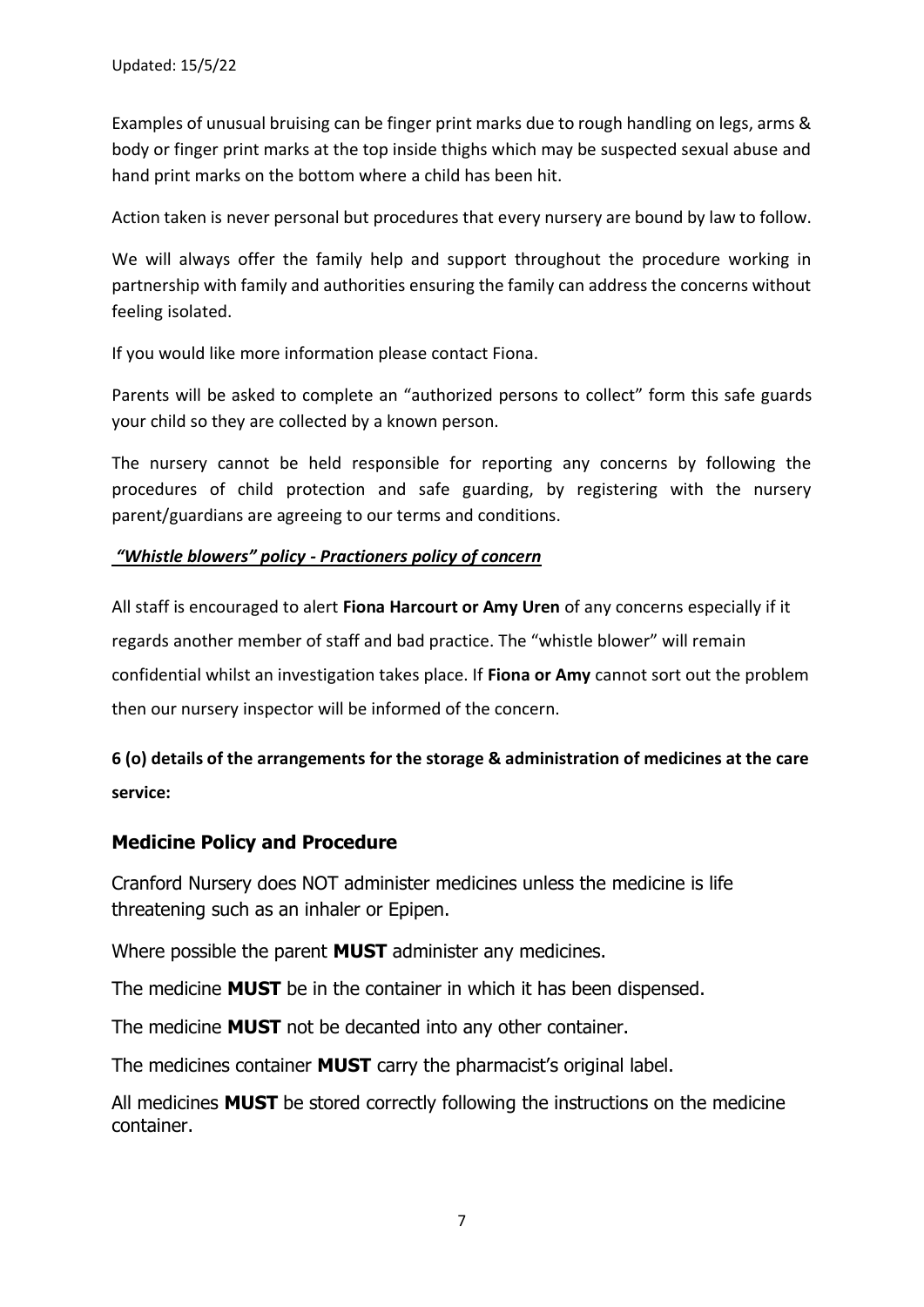All medicines **MUST** be stored in a locked cupboard or if it is necessary to store the medicine in the fridge it **MUST** be kept in a labelled airtight container.

Written permission **MUST** be obtained from the parent, giving clear instructions about the following;

- The name of the medicine as shown on the pharmacist's label
- The dosage to be given to the child
- The time the dosage is to be given
- Any other instructions; e.g. storage instructions
- A signed permission naming a senior staff member, as the person authorised by the parent to administer the medication following the written instructions
- The parents have administered the initial dose of any medicines. The setting must not administer the initial dose.

# **Blanket permission by the parent for the giving of medicine to their child is not acceptable. A fresh permission MUST be received for each specific course of medication.**

If a request is made for the administration of medication which is ongoing (e.g. asthma inhaler) then the agreement forms **MUST** be updated at regular intervals. This would usually be to coincide with the child's General Practitioner's review of the medication.

The following **MUST** be recorded each time medicine is administered to a child:

- Name of the child
- Name of the medicine
- The dosage administered
- The date and time the medicine **IS** given
- Signature of the person administering the medication and witnessing staff member
- Signature of parent acknowledgement that informed medicine given
- Why the child needs the medication for example coughing or breathless.
- The inhaler/Asthma medicine **MUST** be in its box with the G.P.'s instructions of the amount of puffs and the times given.

The nursery will not give inhalers to a child on behalf of a parent "As and when needed" the medicine will only be given as instructed by the child's GP and for a specific reason/condition.

If a child has been in hospital with a suspected asthma attack he/she MUST not be returned to nursery until the GP has deemed the child fit again. We will ask evidence of this along with an up to date asthma plan from the child's GP.

Inhalers MUST only be given by a senior staff member.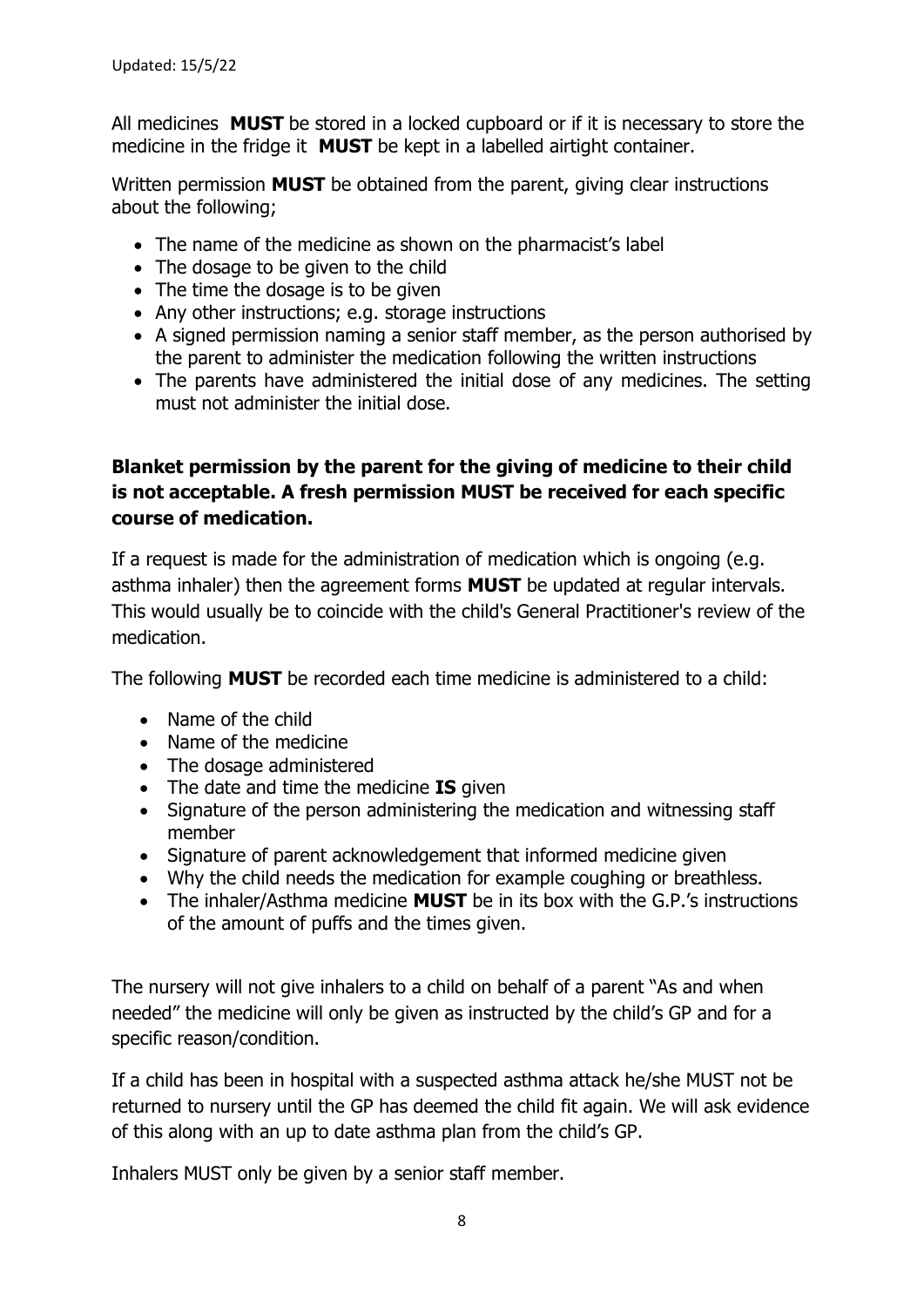# **Staff Medicine:**

Staff must keep any medicines in a box with a lid and labelled with name and date and keep it in the staff kitchen upstairs in the medicine cupboard.

Please inform management and your team if you are in need of emergency medicine such as an Epipen or inhaler and we will arrange for you to keep these in a locked cupboard on the nursery floor and closer to you.

All staff will be made aware of any emergency medical conditions of a team member and training for these medical conditions will be done by all staff members.

All staff are required to complete an emergency contacts card in case we need to call a family member.

### **6 (p) details of the arrangements for meeting the service recipients health needs:**

We have an emergency contacts box with the child's emergency contacts, allergies, medical conditions, doctor & health visitor in case of an emergency. We also have an exclusion policy and file which parents are made aware if their child is sent home with an infectious illness, parents are then informed when it is safe to return to nursery.

# **6 (q) the arrangements for setting out a service recipients plan of care and how that plan is reviewed:**

If a child needed special care whether it was medical, physical, educational or behavioural then we would work with parents in partnership to agree a plan of care. This would include working with other agencies and ensure that all staff were aware of the child's needs and relevant staffing put in place.

# **6 (r) details of any specific therapeutic techniques used at the care service & arrangements made for their supervision:** N/A

## **6 (S) the arrangements made for service recipients to engage in their chosen faith:**

The religious beliefs of a child and family will be worked into the curriculum and if necessary into the daily routine.

**6 (t) details of how the care service intends to respect privacy, dignity and promote independence and choice and if these values are restricted either through judicial process or the service users best interests, the arrangements in place monitor and review such restrictions:**

The nursery has a staff behaviour management policy and all staff are made aware that dignity and respect is vitally important to all children and parents and families.

### **Staff behaviour management policy**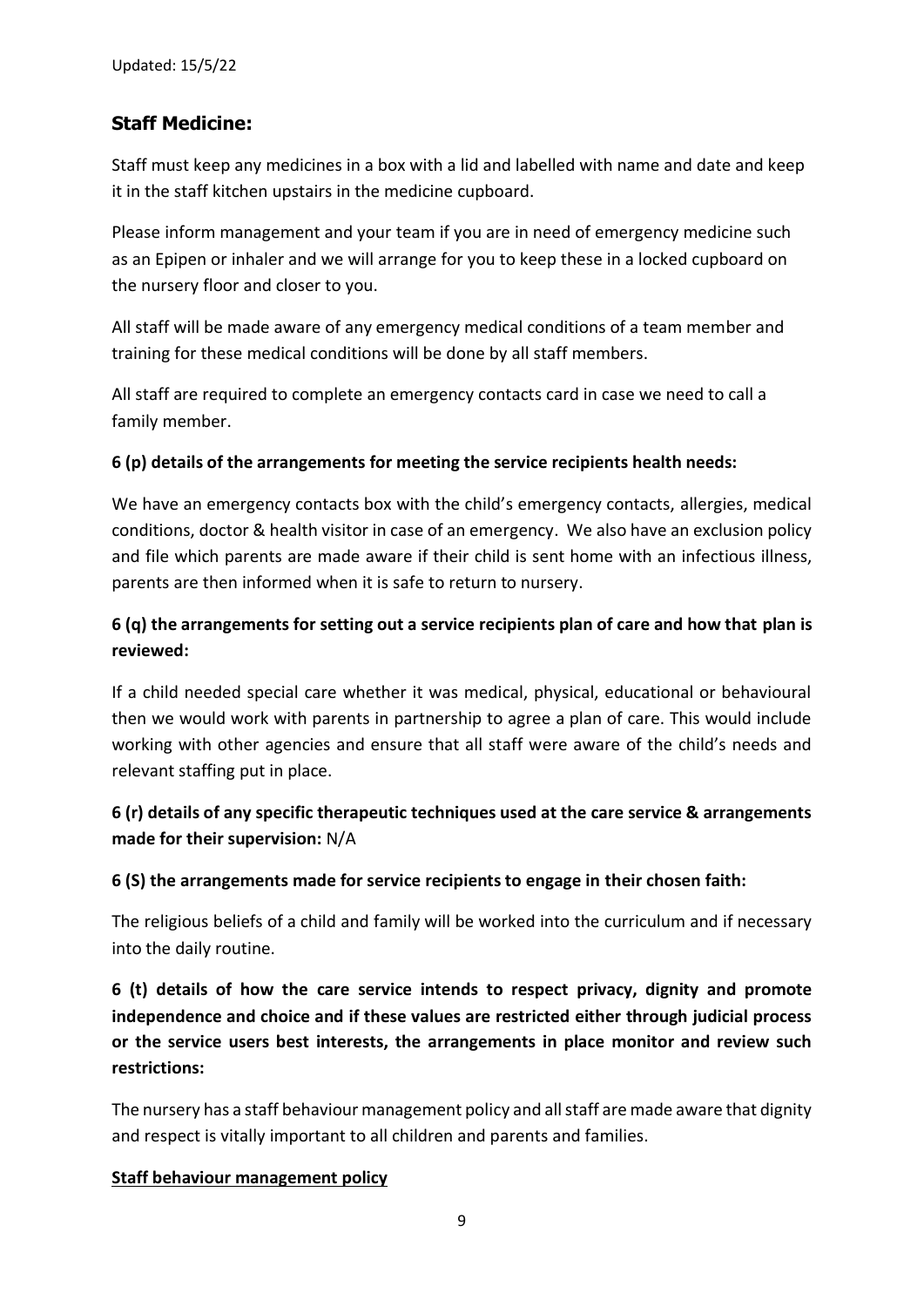All adults will provide a positive role model for children with regard to respect and dignity and courtesy.

Adults are expected to provide positive role models to children at all times, i.e. turn taking, sharing and general social skills. This is the way staff communicates with each other and with the children in their care.

Alongside parents/carers we will have a consistent, calm and friendly approach when dealing with any undesirable behaviour. We will offer the family help and strategies for handling any problems such as head lice, toilet training, conflict or negative behaviour.

The rules for managing behaviour will be explained to all parents and staff for example: we encourage best behaviour by using a sticker reward system. Time out is a chair next to the teacher and if difficult behaviour is continual a daily diary is written for the parents and staff to see if there is a pattern emerging for the behaviour.

Adults will ensure the same rules are applied consistently so the children have security knowing where the boundaries are.

Adults promote positive language. Adults will not shout. Adults will explain why certain behaviour is not acceptable and adults will avoid negative attention but promote positive attention, cuddles are very important and so is a fun safe secure environment.

#### **Date approved and arrangements for review:**

This document has been reviewed and updated 15/5/22

# INFORMATION SHARING

## Policy Statement

"Sharing information is an intrinsic part of any frontline practitioners' job when working with children and young people. The decisions about how much information to share, with whom and when, can have a profound impact on individuals' lives. It could ensure that an individual receives the right services at the right time and prevent a need from becoming more acute and difficult to meet. At the other end of the spectrum, it could be the difference between life and death."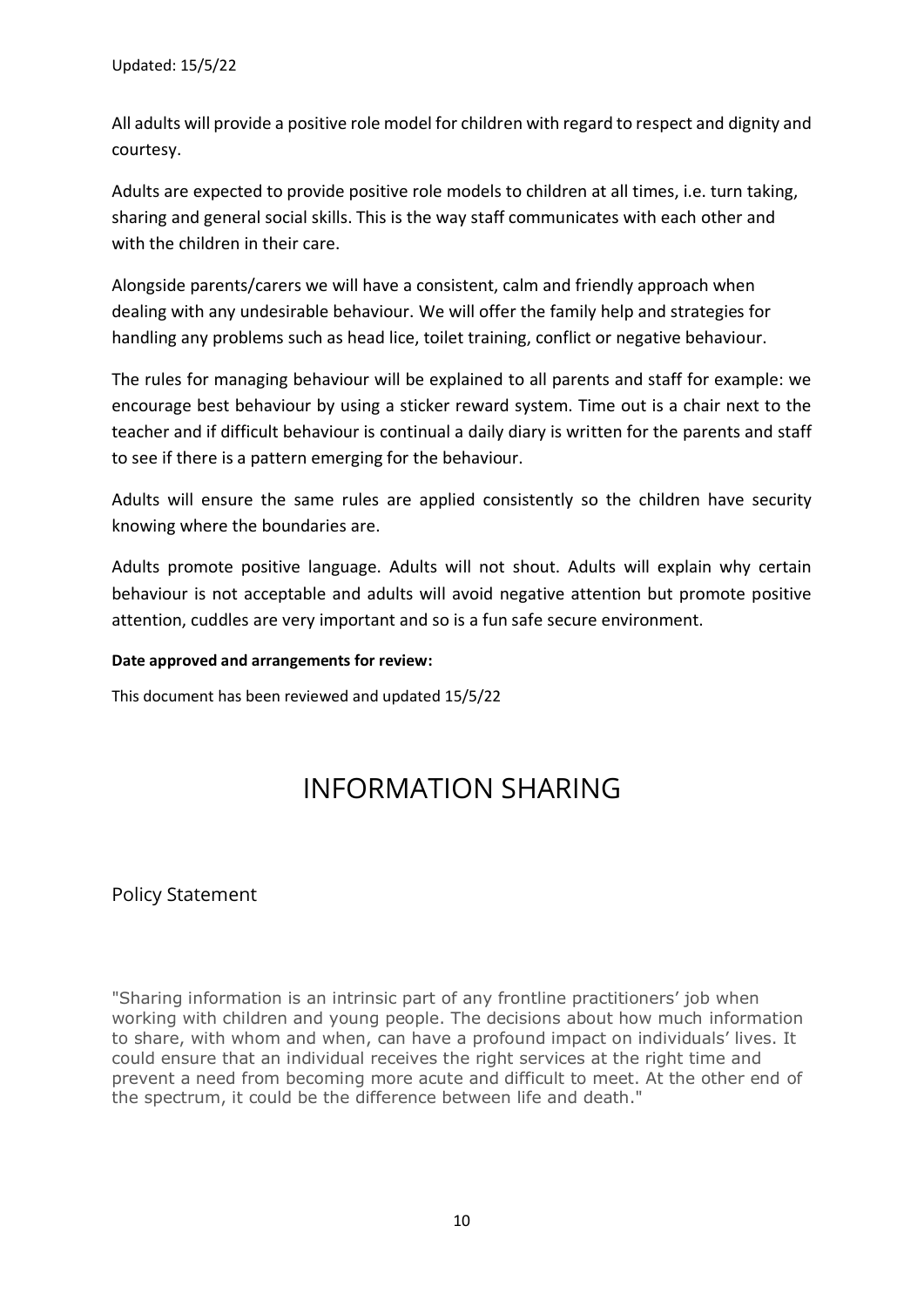We recognise that parents have a right to know that the information they share with us will be regarded as confidential, as well as to be informed about the circumstances when, and the reasons why, we are obliged to share information.

If a breach of personal data has been made that is written or processed electronically then we will inform the IOM Information Commissioner within 72 hours of the notice (see Information Commissioners website for more definitions)

"In the case of a personal data breach, the controller shall without undue delay and, where feasible, not later than 72 hours after having become aware of it, notify the personal data breach to the supervisory authority competent in accordance with Article 55, unless the personal data breach is unlikely to result in a risk to the rights and freedoms of natural persons. Where the notification to the supervisory authority is not made within 72 hours, it shall be accompanied by reasons for the delay."

# **We are obliged to share confidential information without authorisation from the person who provided it, or to whom it relates, if it is in the public interest. That is when:**

It is to prevent a crime from being committed or to intervene where one may have been, or to prevent harm to a child or an adult; or if not sharing it could be worse than the outcome of having shared it.

The decision should never be made as an individual, but with the back-up of the management team. The three critical criteria are:

- Where there is evidence that the child is suffering, or is at risk of suffering, significant harm.
- Where there is reasonable cause to believe that a child may be suffering, or is at risk of suffering, significant harm.
- To prevent significant harm arising to children and young people or adults, including the prevention, detection and prosecution of serious crime.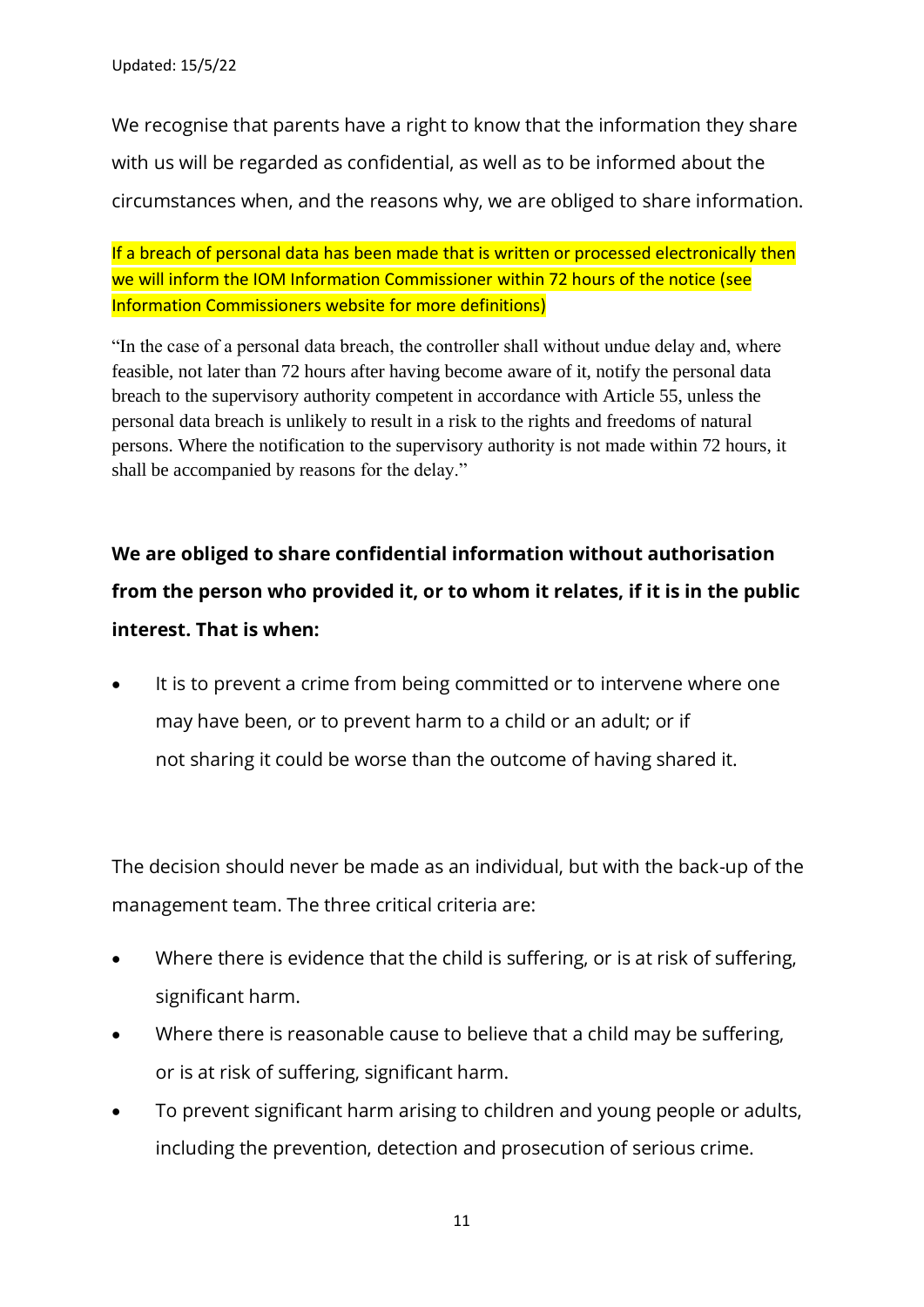Updated: 15/5/22

# **Procedures**

Our procedure is based on the seven golden rules for information sharing as set out in *Information Sharing: Guidance for Practitioners and Managers (DCSF 2008)*

1 *The Data Protection Act 2018 is not a barrier to sharing information but provides a framework to ensure that personal information about living persons is shared appropriately.*

• **Our policy and procedures on information sharing provide guidance to appropriate sharing of information with external agencies.**

2 *Our aim is to be open and honest with the parent or family from the outset about why, what, how and with whom information will, or could, be shared, and staff and Management MUST seek parental agreement, unless it is unsafe or inappropriate to do so.*

In our setting we ensure parents:

• Receive information about our *information sharing policy* when starting their child in the setting and that they

*Sign our Registration Form to say that they* understand the circumstances in which information may be shared with their consent (**and without their consent this will only be when it is a matter of Safeguarding a child)**

- **have information about our safeguarding Children and Child Protection Policy; and**
- **have information about the other circumstances when information will be shared with external agencies, for example, with regard to any special needs the child may have or transition to school.**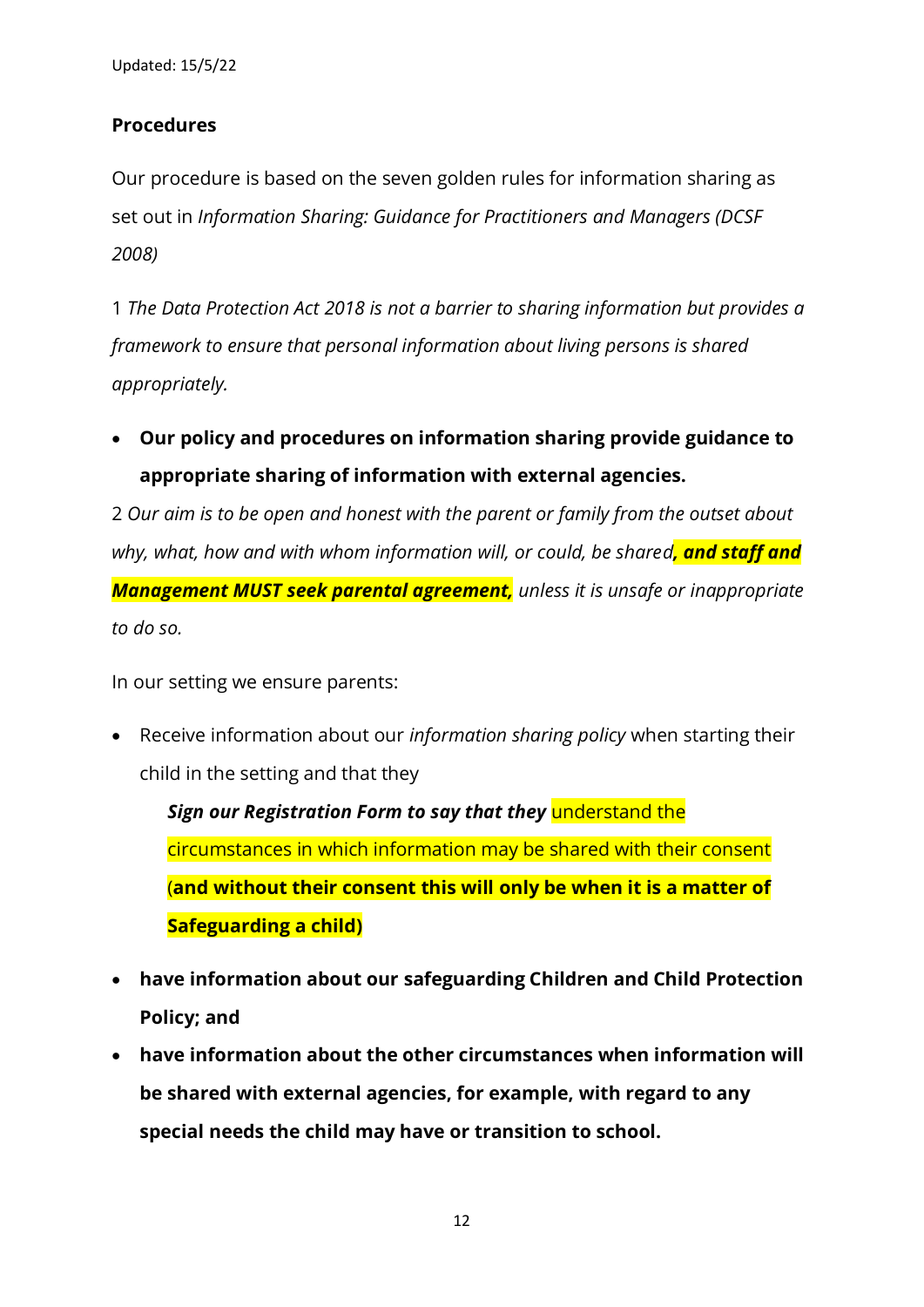3 *we seek advice if we are in any doubt, without disclosing the identity of the person where possible.*

• **Managers will contact the department of children's social care for advice where we have doubts or are unsure.**

*4 We share with consent where appropriate and, on a need to know only basis, and respect the wishes of those who do not consent to share confidential information.* 

*We may still share information without consent if, in our judgement, that lack of consent can be overridden in the public interest. Our judgement on the facts will be based on the case.*

• Guidelines for consent are part of this procedure.

5 *We will always consider safety and well-being: we will base our information sharing decisions on considerations of the safety and well-being of the person and others who may be affected by their actions.*

In our setting we:

- Record concerns and discuss these with the settings designated person which is the Manager Fiona Harcourt
- We record decisions made and the reasons why information will be shared and to whom; and follow the procedures for reporting concerns and record keeping.

6 *We will ensure the information we share is Necessary, proportionate, relevant, accurate, timely and secure: We will ensure that the information we share is necessary for the purpose for which we are sharing it, is shared only with those people who need to have it, and that it is accurate and up to date and is shared in a timely fashion and is shared securely.*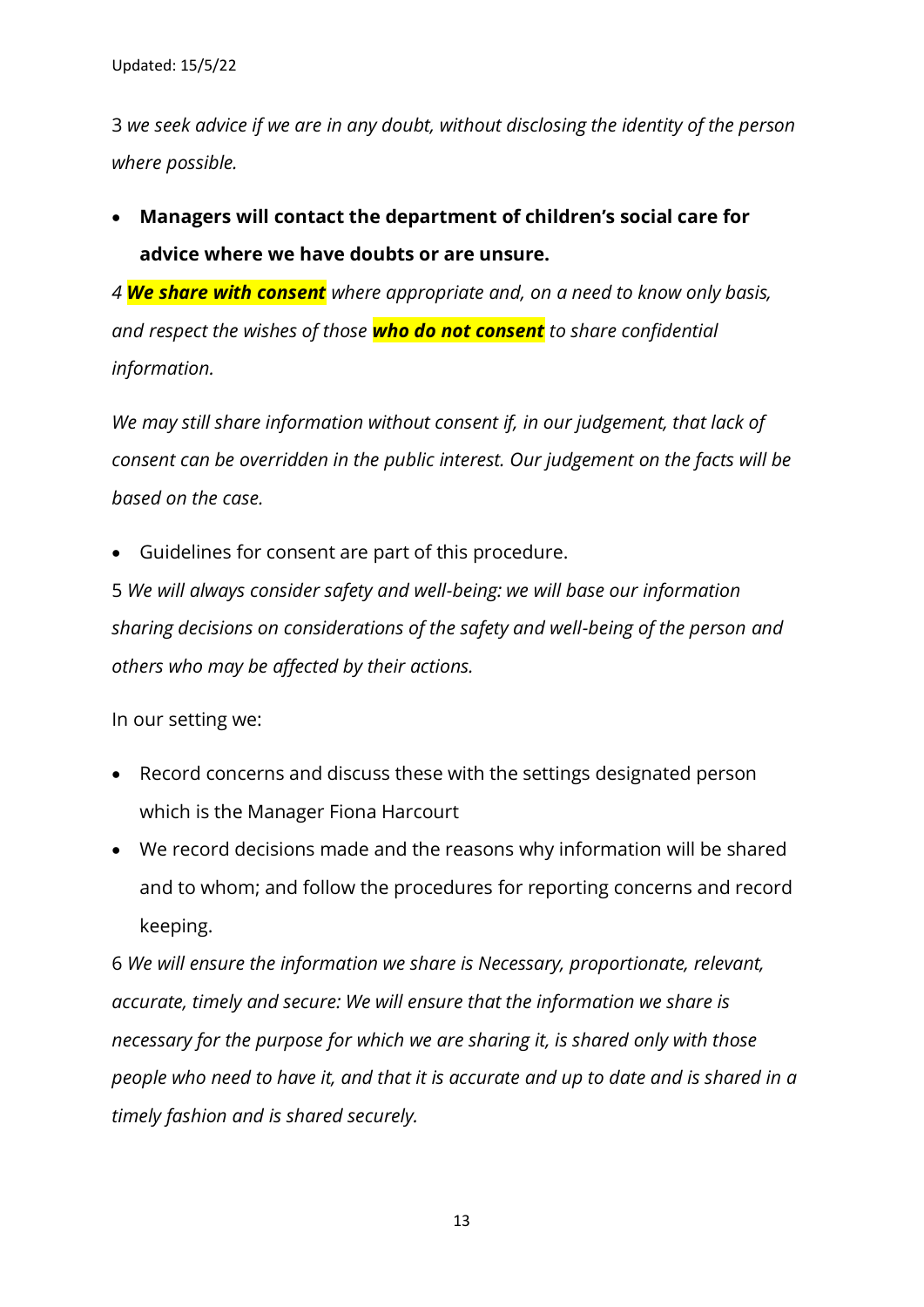• Our safeguarding children and child protection policy and children's records policy set out how and where information should be recorded and what information should be shared with another agency when making a referral.

7 We will keep a record of our decision and the reasons for it – whether it is to share *information or not. If we decide to share, then we record what we have shared, with whom and for what purpose.*

• Where information is shared, the reasons for doing so are recorded in the child's file; where it is decided that information is not to be shared that is recorded too.

## **Consent**

**Parents MUST be informed that their consent to share information MUST be sought before any information is shared** in most cases, as well as the kinds of circumstances when their consent may not be sought, or their refusal to give consent may be overridden. We do this as follows

- Our policies and procedures set out our responsibility regarding gaining consent to share information and when it may not be sought or overridden.
- We may cover this verbally when the child starts and include this in our parent contract. This policy can also be found on our website.
- Parents sign our Registration Form at registration to say they understand this.
- **Parents are asked to give written consent to share information about any additional needs their child may have, or to pass on child development summaries to the next provider eg school**
- We consider the following questions when we need to share:
	- Is there legitimate purpose to sharing the information?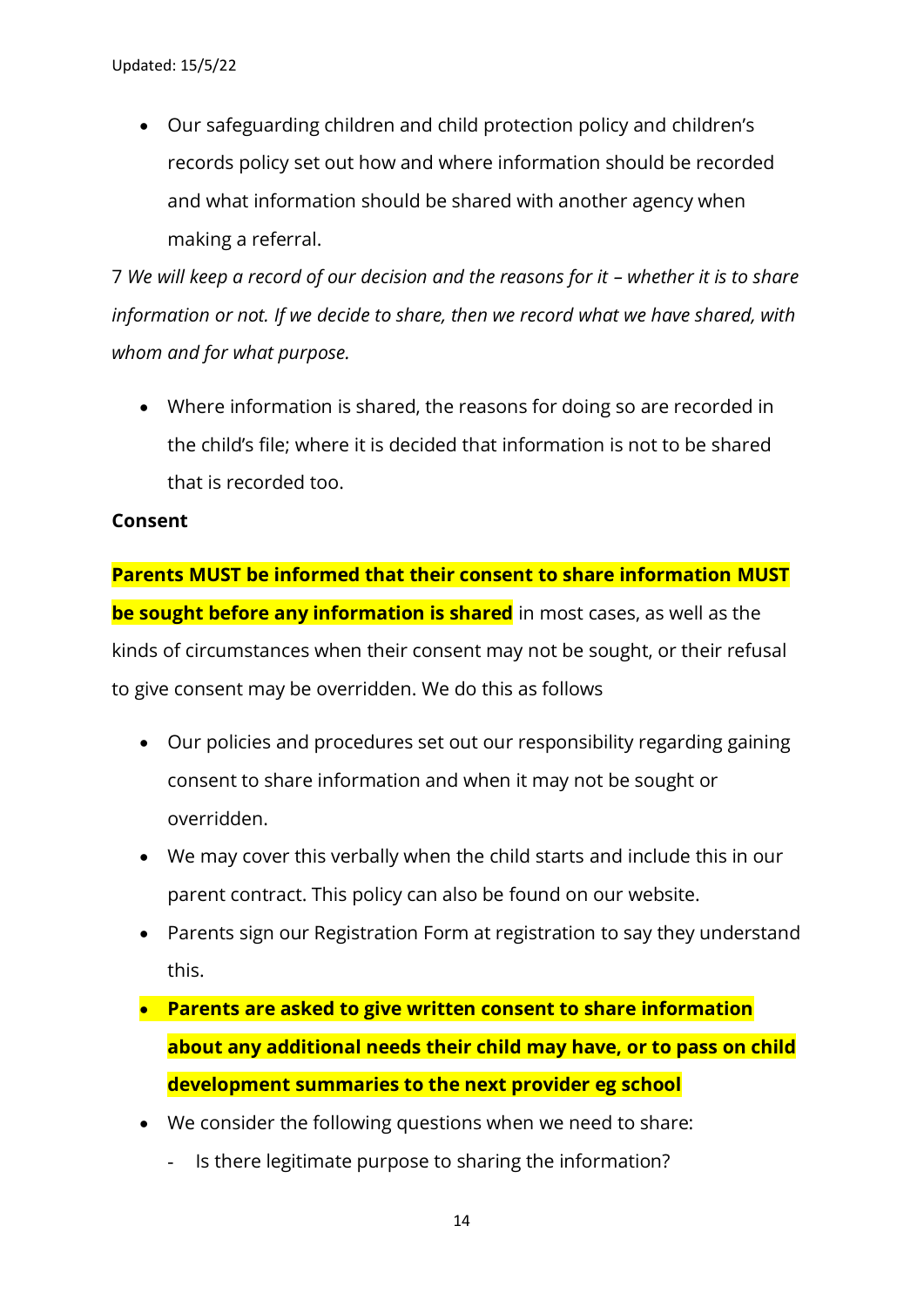- Does the information enable the person to be identified?
- Is the information confidential?
- If the information is confidential, do we have consent to share?
- Is there a statutory duty or court order requiring us to share the information?
- If consent is refused, or there are good reasons not to seek consent, is there sufficient public interest for us to share information?
- If the decision is to share, are we sharing the right information in the right way?
- Have we properly recorded our decision?

All the undertakings above are subject to the paramount commitment of the setting, which is to the safety and well-being of the child. Please also see our Safeguarding Children and Child Protection Policy.

Legal Framework

Information Sharing: Guidance for practitioners and managers HM GOV July 2018

Data Protection Act (2018)

This policy was adopted by F. Harcourt

Date: 1<sup>st</sup> August 2018

reviewed: 15/5/22

# Confidentiality Policy

We follow the requirements of the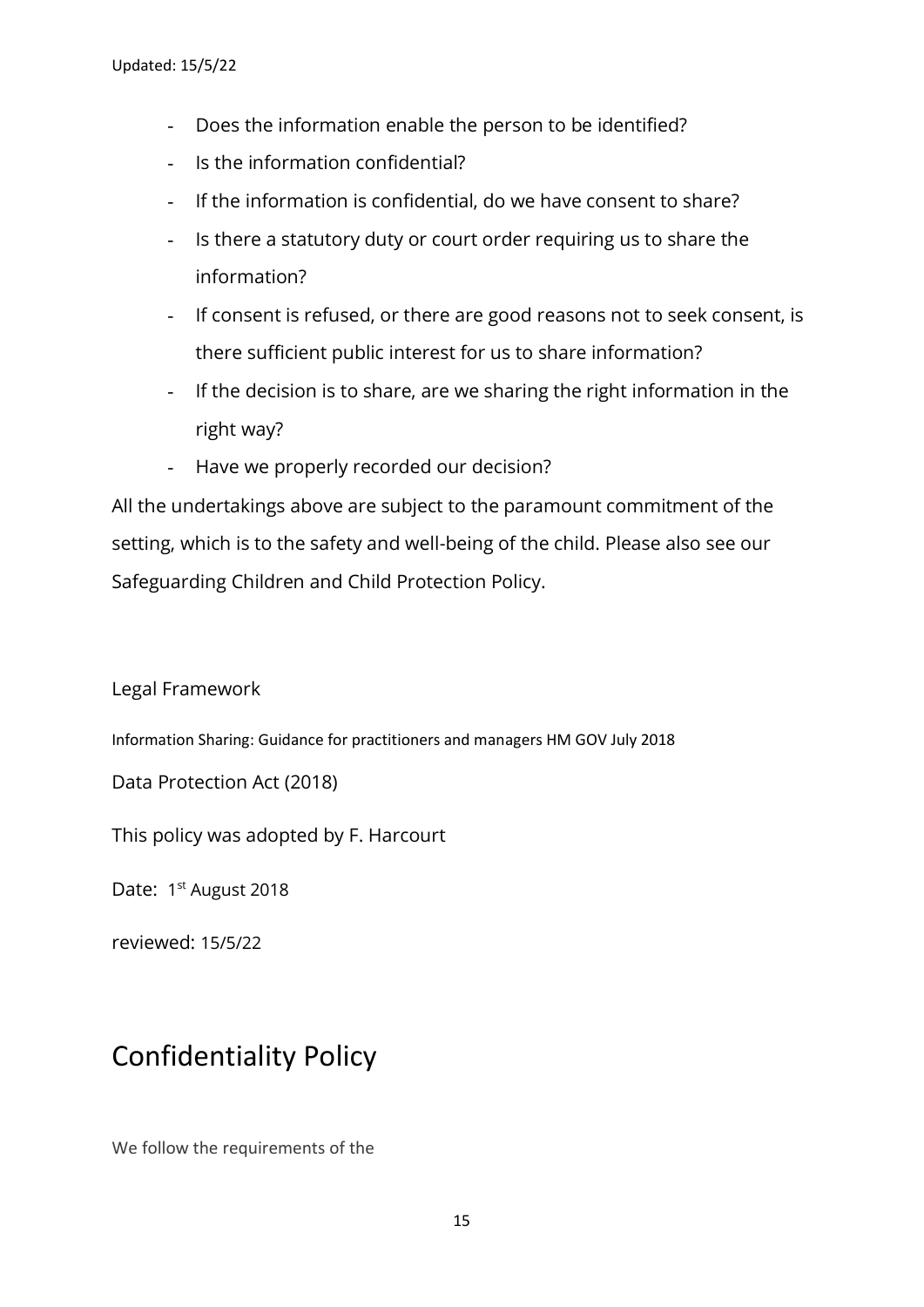#### Updated: 15/5/22

General Data Protection Regulation (GDPR) The Data Protection Act 2018. The Department of Health and Social Care regulations set under The Regulation of Care Act 2013 and The Minimum Standards set by Registration and Inspection Unit

At the nursery we work very closely with children and their families on a day-to-day basis. It is a legal requirement for the nursery to hold relevant information for each child and their families, which remains confidential at all times. This information is used for registers, invoices and emergency contacts.

All confidential records will be stored in a locked cabinet in line with the Data Protection registration.

### CONFIDENTIAL ISSUES MAY INCLUDE:

- Child details Including developmental needs and behaviour.
- Parent details Including their domestic circumstances.
- Nursery working practices and policies.
- Nursery financial dealings.
- Staff details

#### PROCEDURE

It is our intention at the nursery to respect the privacy of children and their families which is achieved by:

• Storing confidential records in a locked filing cabinet.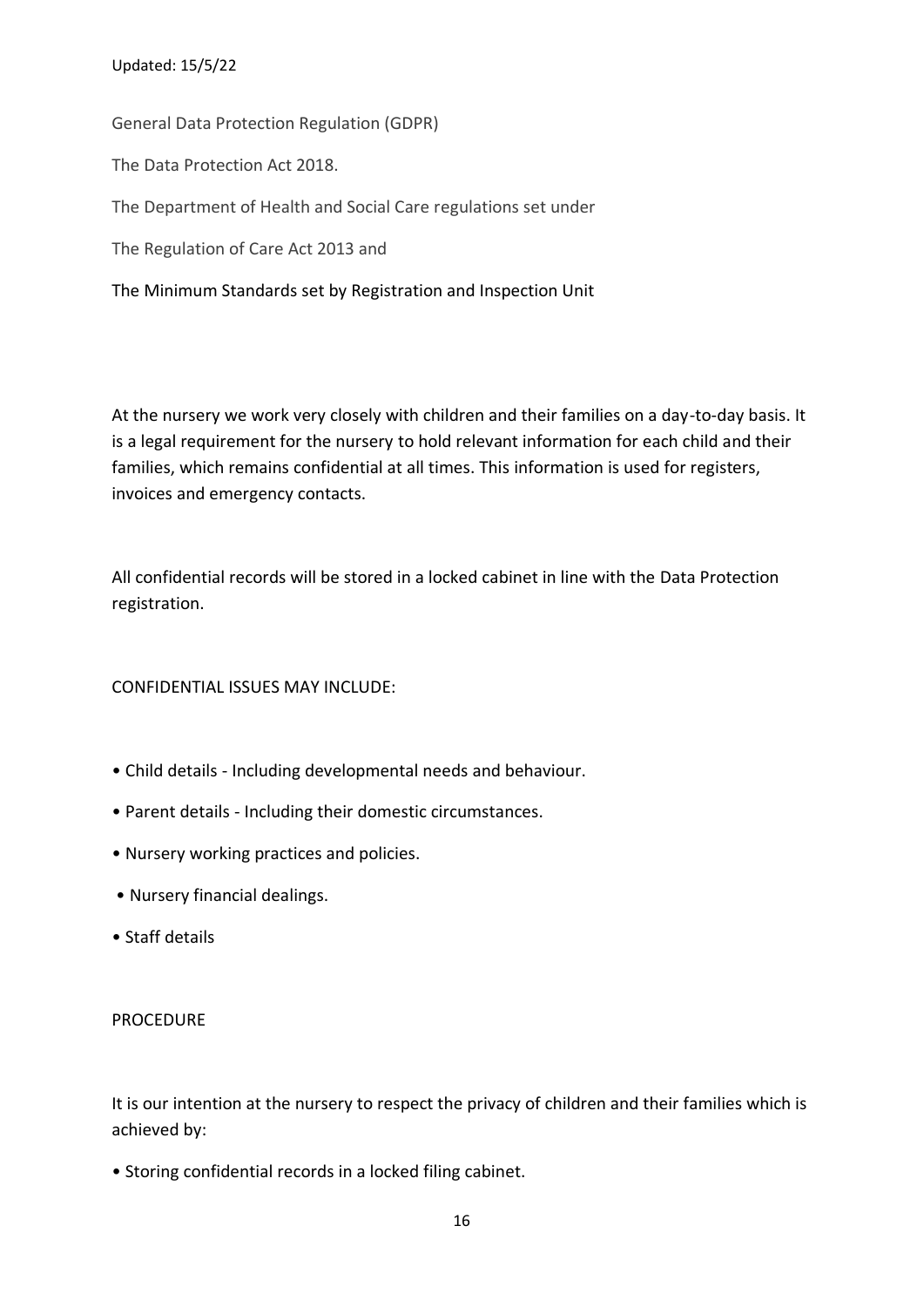• Ensuring that all staff, volunteers and students are aware that this information is confidential and only for use within the nursery.

• Ensuring that staff are aware that information held for each child is confidential, and only to be used within the nursery setting. If any of this information is requested for whatever reason, the parent's permission MUST always be sought and Written authorisation from the parent MUST be given to discuss sensitive information.

• Ensuring that staff do not discuss personal information given by parents with other members of staff, except where it affects planning for the child's needs and ensuring confidentiality is always maintained outside of the nursery.

• Ensuring that any concerns/evidence relating to a child's personal safety are kept in a secure, confidential file. This information must be shared with as few people as possible on a need-to-know basis. If however, a child is considered at risk, the nursery's safeguarding children policy will override confidentiality.

• Ensuring that staff, student and volunteer inductions include an awareness of the importance of confidentiality.

• Ensuring that parents have access to files and records of their own children, but not to those of any other child.

• Gaining parental permission for any photographs of the children to be used within the nursery.

• Ensuring that staff have a professional relationship with all parents and don't become too familiar with particular families within the nursery.

• Ensuring that staff, students and volunteers are aware of, and follow, the nursery's social networking policy in relation to confidentiality.

### STAFF AGREEMENT

• All areas of confidentiality must be adhered to at all times. At no time whilst in employment and after termination of employment with Cranford Nursery are you to divulge any of our clients details, working practices, policies or financial dealings to any other party.

• When taking on any private baby-sitting arrangements you must remain professional and ensure that confidentiality of the nursery is considered at all times.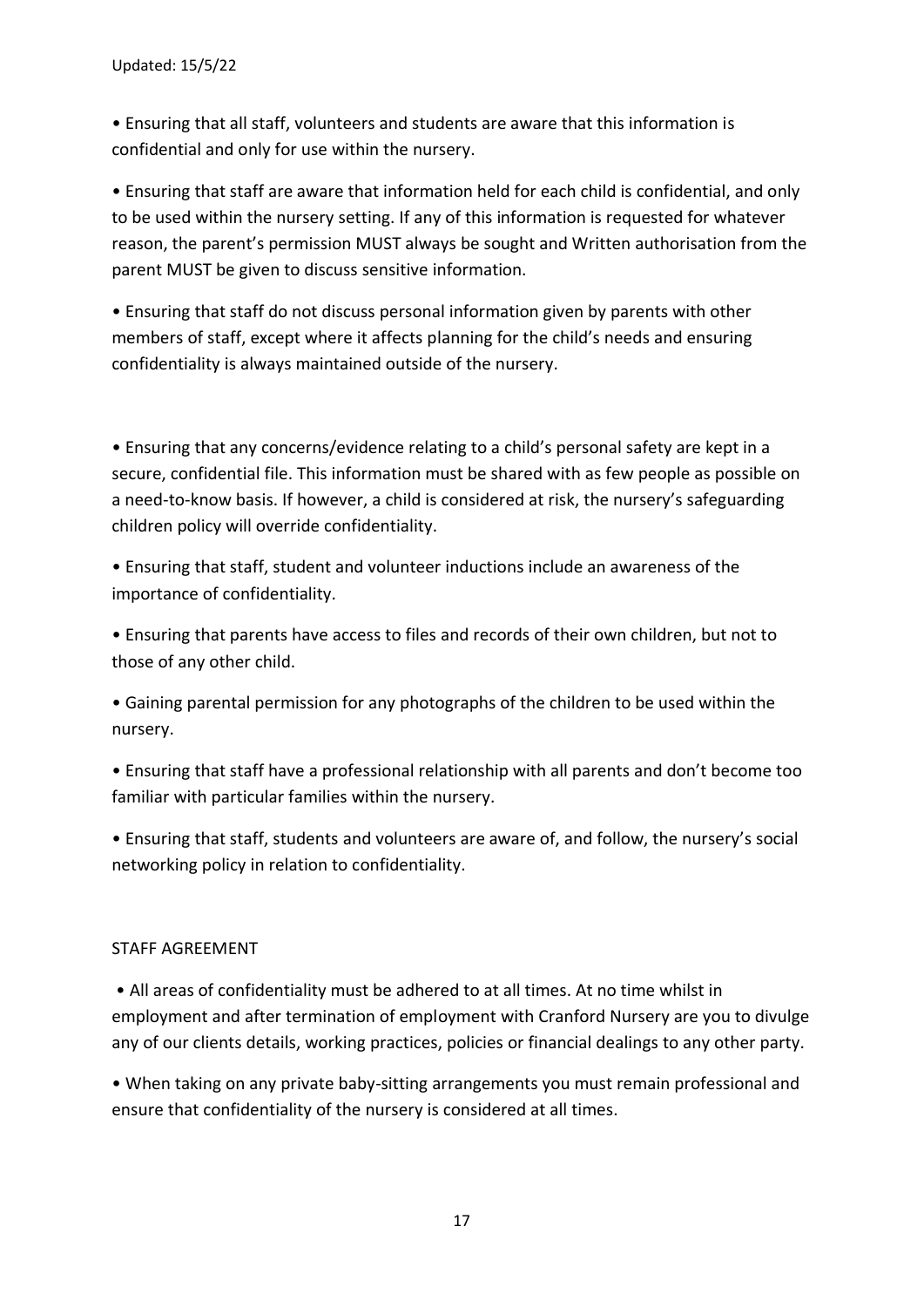• No information regarding other children or problems within the organisation is to be discussed with parents when baby-sitting is privately arranged. You must never become too familiar with parents and must ensure that this agreement is adhered to.

• When feedback is given at the end of each child's session you must ensure that it is done in a professional way, giving the parent all the information that they need to know about their child's day.

• You must ensure you are aware of and follow our social networking policy in relation to confidentiality.

If staff breach any confidentiality provisions, this may result in disciplinary action and, in serious cases, instant dismissal without notice.

# **DATA PROTECTION & PRIVACY POLICY**

Cranford Nursery School needs to gather and use certain information about individuals.

Your Privacy is important to Cranford Nursery School so we have a number of privacy notices which cover how we collect, use, transfer and store your personal information.

All your personal information shall be held and used in accordance with The General Data Protection Regulation 2018

Cranford Nursery School is the data controller of your Information.

Cranford Nursery School is committed to protecting all individual's rights of freedom and privacy.

**Why this policy exists**

This data protection policy ensures Cranford Nursery School:

•Complies with data protection law and follows good practice.

•Protects the rights of staff and customers.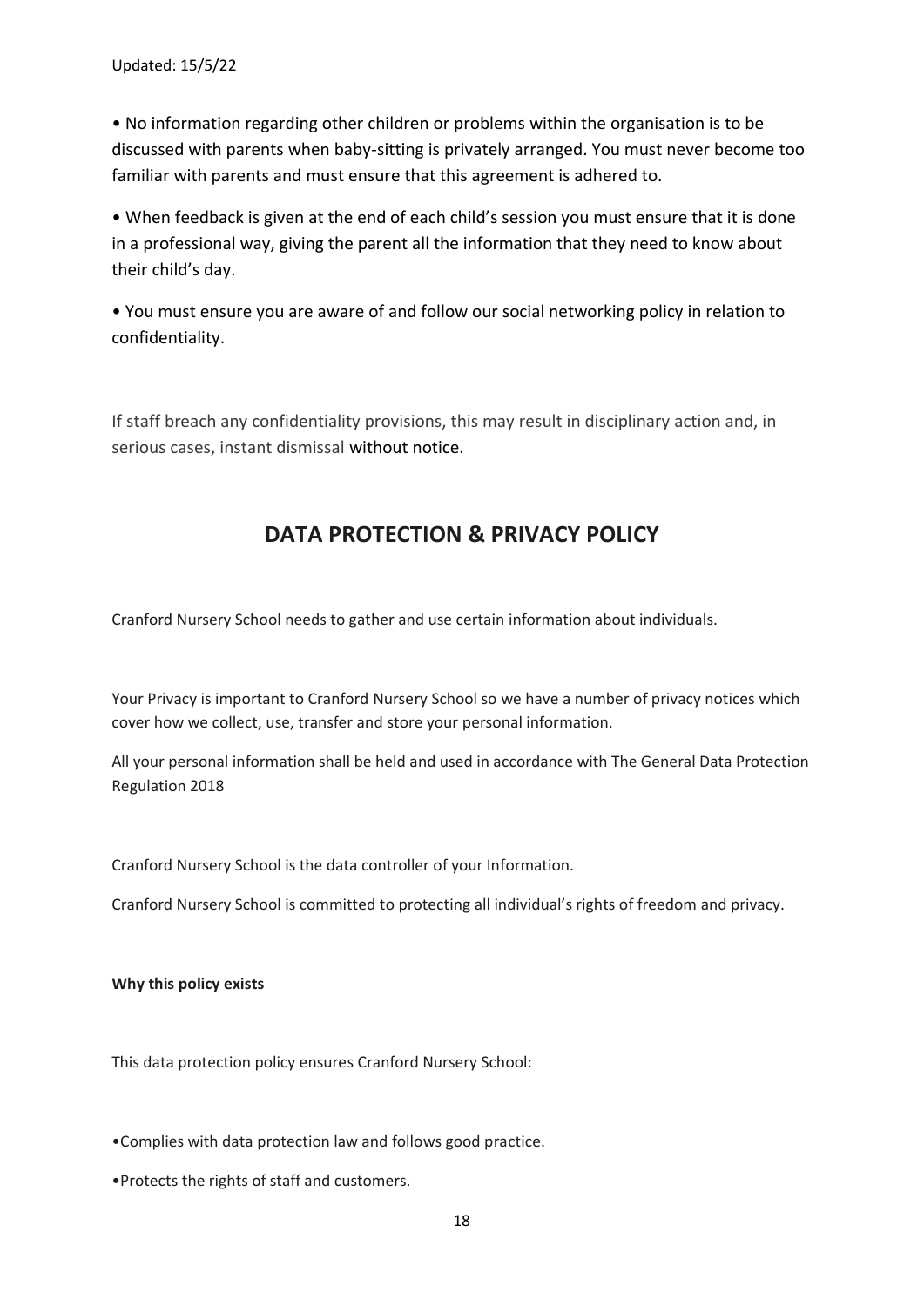#### Updated: 15/5/22

•Is open about how it stores and processes individual's data.

•Protects itself from the risks of a data breach.

#### **Policy Scope**

This policy applies to:

•All staff and volunteers of Cranford Nursery School.

•All contractors, suppliers and other people working on behalf of Cranford Nursery School.

•

It applies to all the data that the company holds relating to identifiable individuals, even if that information technically falls outside the General Data Protection Regulation Act 2018. This can include:

#### •Names of individuals.

- •Postal addresses.
- •Email addresses.
- •Telephone numbers.

•Plus any other information relating to individuals.

#### **Storage of Data**

The data you provide to us will be stored in our software systems.

Personal data held within a software system will be securely protected with individual logins, which will only be given to those who need to access the data.

#### **Your data subject rights**

You may request access to all your Information that we collect online and maintain in our database by emailing us at the following address: cranfordnursery@yahoo.com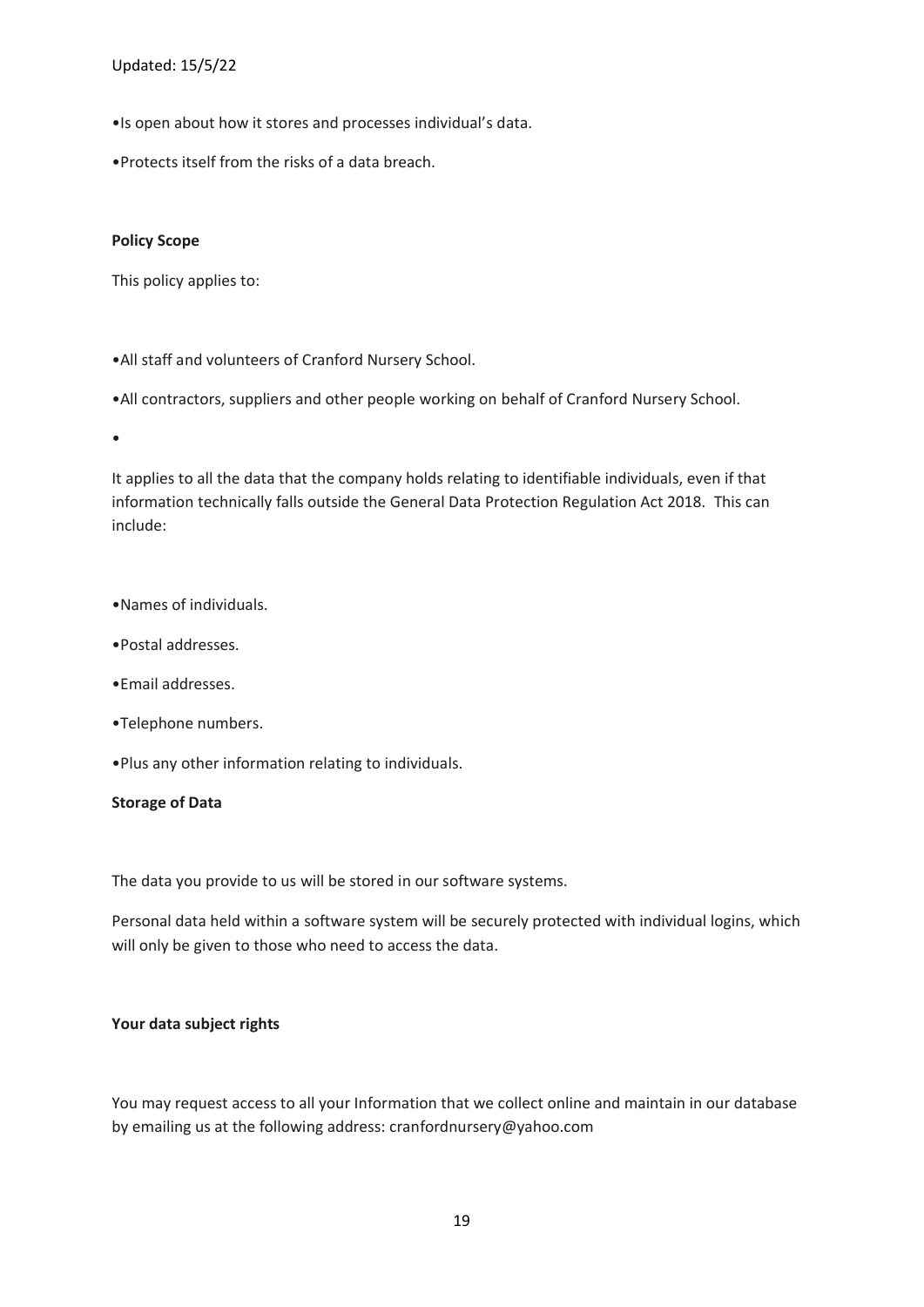We are obliged under GDPR to complete your request free of charge and within 1 month of receipt of the request

This privacy policy sets out how Cranford Nursery uses and protects any information that you give the nursery and when you use our website and Face Book site.

Cranford is committed to ensuring that your privacy is protected. Our website does not allow for you to be identified or to give any personal information.

Our Face Book is a closed Parents only group, please ensure you have your own personal security settings in place on your account. We do share photographs on our Facebook page and for advertising please inform nursery in writing if you do not want your child on the these.

Should we ask you to provide certain information on paper by which you can be identified, then you can be assured that it will only be used in accordance with this privacy statement.

Cranford may change this policy from time to time by updating this policy. You should check this page from time to time to ensure that you are happy with any changes. This policy is effective from 1st August 2018

#### **What we collect**

We collect the following information:

o Name, address & Contact information including email address.

#### **What we do with the information we gather**

Our registration forms gather information from you so that we can understand your needs and provide you with a better service, we use this information for:

- o Internal record keeping.
- o We may use the information to improve our products and services.
- o We use the information to contact you.

#### **Security**

We are committed to ensuring that your information is secure. In order to prevent unauthorised access or disclosure, we do not collect your personal information on line via our website.

#### **Cookies**

We do not use cookies**.**